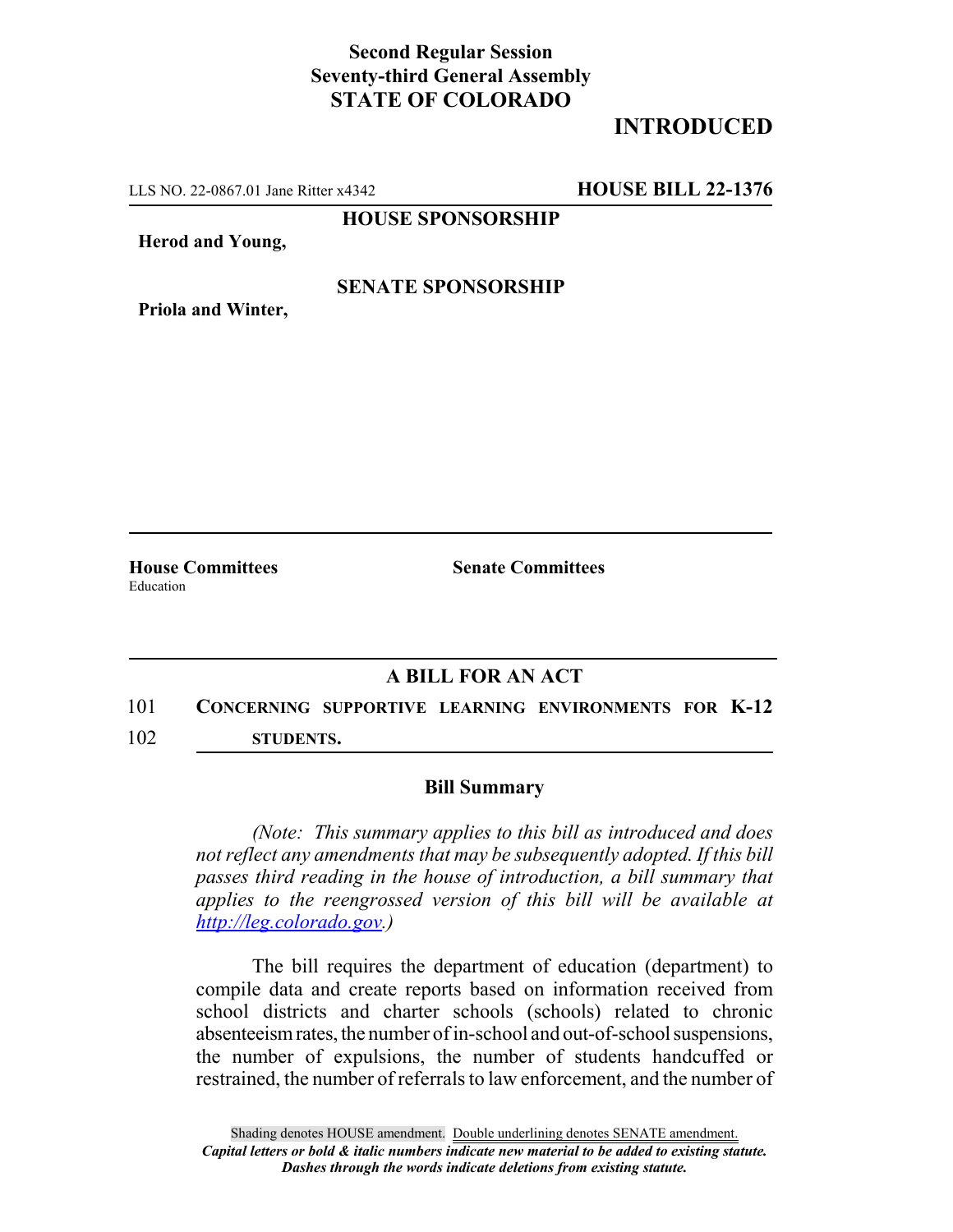school-related arrests. The department shall annually update and post such data and reports on its website.

The department shall create easily accessible and user-friendly school district profiles relating to school climate, including school climate surveys.

Restrictions concerning the use of restraints on students are increased, including providing, creating, and implementing training for school staff and school security staff on the use of restraints and adding restrictions to the use of restraints on students.

The department is required to develop a policy for hiring, training, and evaluating school resource officers.

For the state fiscal year 2022-23, the bill requires an additional appropriation of \$2 million to the department to continue the expelled and at-risk student services program for the purpose of providing services and supports to develop effective attendance and discipline systems, to address educational inequities and disproportionate discipline practices, and to offer staff training and technical assistance to ensure the culturally responsive implementation of services and supports.

1 *Be it enacted by the General Assembly of the State of Colorado:*

2 **SECTION 1.** In Colorado Revised Statutes, **add** 22-1-134 and

3 22-1-135 as follows:

 **22-1-134. Information collected and posted on department website.** ON OR BEFORE AUGUST 31, 2023, THE DEPARTMENT OF EDUCATION SHALL STANDARDIZE THE REPORTING METHOD THAT SCHOOL DISTRICTS, INCLUDING CHARTER SCHOOLS OF A SCHOOL DISTRICT AND INSTITUTE CHARTER SCHOOLS, USE TO COLLECT AND REPORT DATA CONCERNING SUSPENSIONS AND EXPULSIONS, ARRESTS AND REFERRALS, CHRONIC ABSENTEEISM, INCIDENTS OF VIOLENCE, AND HARASSMENT AND BULLYING, AND THE SAFE SCHOOL REPORTING REQUIREMENTS SET FORTH IN SECTION 22-32-109.1.IN MAKING ITS DETERMINATION REGARDING THE 13 STANDARDIZATION, THE DEPARTMENT OF EDUCATION SHALL CONSULT WITH SCHOOL DISTRICTS AND SCHOOL ADMINISTRATORS, SCHOOL BOARD MEMBERS, TEACHERS, LAW ENFORCEMENT REPRESENTATIVES, SCHOOL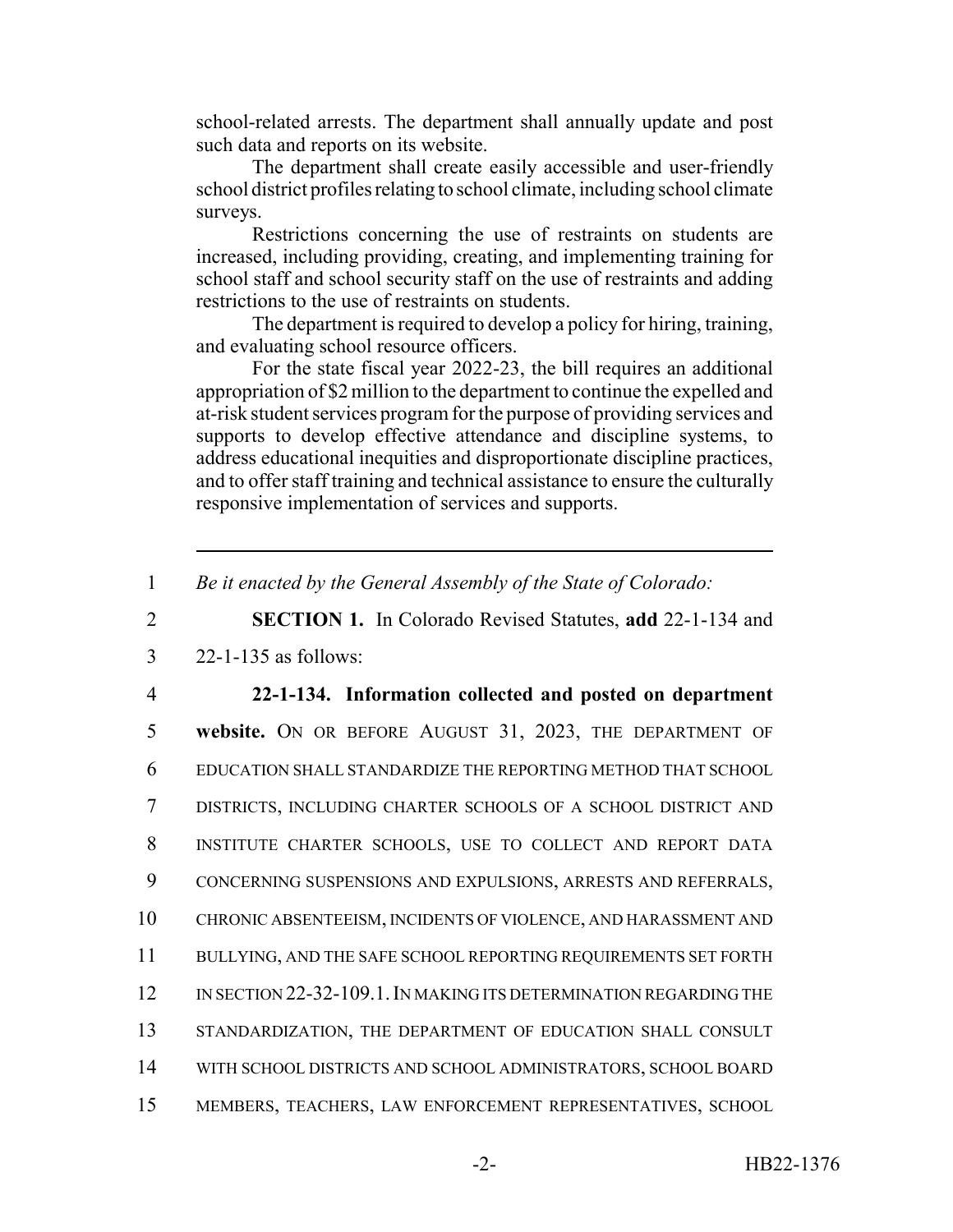RESOURCE OFFICERS, K-12 ADVOCATES, AND OTHER RELEVANT STAKEHOLDERS.

 **22-1-135. Accessible district profile reports - school climate reports and surveys - reporting - definition.** (1) (a) ON OR BEFORE 5 AUGUST 31, 2024, THE DEPARTMENT OF EDUCATION SHALL DEVELOP EASILY ACCESSIBLE, USER-FRIENDLY PROFILE REPORTS FOR EACH SCHOOL DISTRICT AND THE CHARTER SCHOOL INSTITUTE. THE REPORTS MUST BE MADE EASILY ACCESSIBLE TO THE GENERAL PUBLIC THROUGH A LINK ON THE DEPARTMENT OF EDUCATION'S WEBSITE; UPDATED ANNUALLY; AND DISAGGREGATED BY GENDER, GRADE LEVEL, ETHNICITY, DISABILITY, ENGLISH LANGUAGE LEARNER STATUS, FREE AND REDUCED-PRICE LUNCH 12 STATUS, AND HOMELESS STATUS TO THE MAXIMUM EXTENT POSSIBLE IN COMPLIANCE WITH THE FEDERAL "FAMILY EDUCATIONAL RIGHTS AND PRIVACY RIGHTS ACT OF 1974",20U.S.C. SEC. 1232g AND THE "STUDENT DATA TRANSPARENCY AND SECURITY ACT" CREATED PURSUANT TO 16 ARTICLE 16 OF THIS TITLE 22. TO PREPARE THE PROFILE REPORTS, THE DEPARTMENT OF EDUCATION SHALL COLLECT THE INDIVIDUAL STUDENT DATA DESCRIBED IN SUBSECTION (1)(b) OF THIS SECTION. THE DEPARTMENT OF EDUCATION SHALL NOT PUBLICLY REPORT INDIVIDUAL 20 STUDENT DATA AS PART OF THE DISTRICT PROFILE REPORTS.

- (b) THE PROFILE REPORTS MUST INCLUDE, BUT ARE NOT LIMITED TO:
- 

23 (I) CHRONIC ABSENTEEISM RATES;

24 (II) THE NUMBER OF IN-SCHOOL AND OUT-OF-SCHOOL SUSPENSIONS;

- 26 (III) THE NUMBER OF EXPULSIONS;
- **(IV) THE NUMBER OF STUDENTS HANDCUFFED;**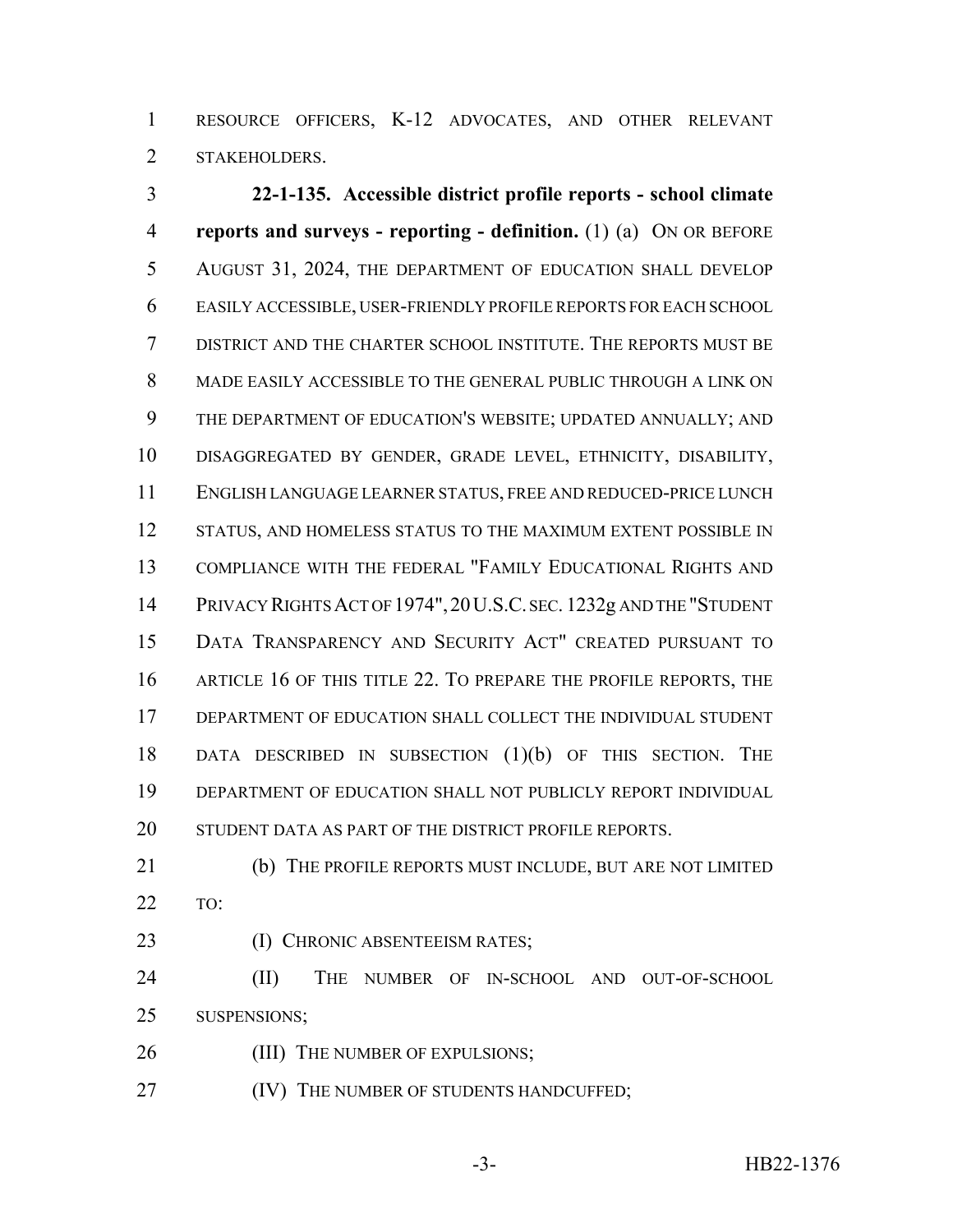(V) THE NUMBER OF REFERRALS TO LAW ENFORCEMENT. AS USED IN THIS SECTION, "REFERRALS TO LAW ENFORCEMENT" MEANS WHEN A SCHOOL EMPLOYEE PROACTIVELY CALLS, SUMMONS, OR REQUESTS A LAW ENFORCEMENT OFFICIAL, INCLUDING A SCHOOL RESOURCE OFFICER, TO:

 (A) RESPOND TO AN INCIDENT ON SCHOOL GROUNDS INVOLVING A POSSIBLE VIOLATION OF LOCAL, STATE, OR FEDERAL LAW;

 (B) ENGAGE WITH A STUDENT OR THIRD PARTY ON SCHOOL GROUNDS WHO IS CREATING A POTENTIALLY DANGEROUS SITUATION; OR (C) ENFORCE A LOCAL, STATE, OR FEDERAL RULE, REGULATION, OR LAW ON SCHOOL GROUNDS, IN A SCHOOL VEHICLE, OR AT A SCHOOL 11 ACTIVITY OR SCHOOL-SANCTIONED EVENT;

12 (VI) THE NUMBER OF SCHOOL-RELATED ARRESTS, INCLUDING AN ARREST THAT OCCURS ON SCHOOL GROUNDS, IN A SCHOOL VEHICLE, OR AT A SCHOOL ACTIVITY OR SCHOOL-SANCTIONED EVENT;

 (VII) THE NUMBER OF STUDENTS PHYSICALLY RESTRAINED; AND 16 (VIII) THE NUMBER OF STUDENTS PLACED IN SECLUSION.

 (2) (a) THE DISTRICT PROFILES MUST INCLUDE DATA COLLECTED 18 PURSUANT TO SECTION  $22-2-112$  (1)(u)(I) AND ANY OTHER EXISTING DISTRICT-LEVEL MEASURES THAT THE DEPARTMENT OF EDUCATION DETERMINES RELEVANT AND RELATED TO SCHOOL CLIMATE. IN DEVELOPING THE PROFILES, THE DEPARTMENT OF EDUCATION SHALL CONSULT WITH STAKEHOLDERS, INCLUDING MEMBERS OF THE STATE ADVISORY COUNCIL FOR PARENT INVOLVEMENT IN EDUCATION, CREATED 24 IN SECTION 22-7-303; MEMBERS OF THE COLORADO SPECIAL EDUCATION ADVISORY COMMITTEE APPOINTED PURSUANT TO SECTION 22-20-104 26 (2)(a); AND STAKEHOLDERS WHO REPRESENT THE DISABILITY COMMUNITY; K-12 ADVOCATES AND STUDENTS; AND REPRESENTATIVES OF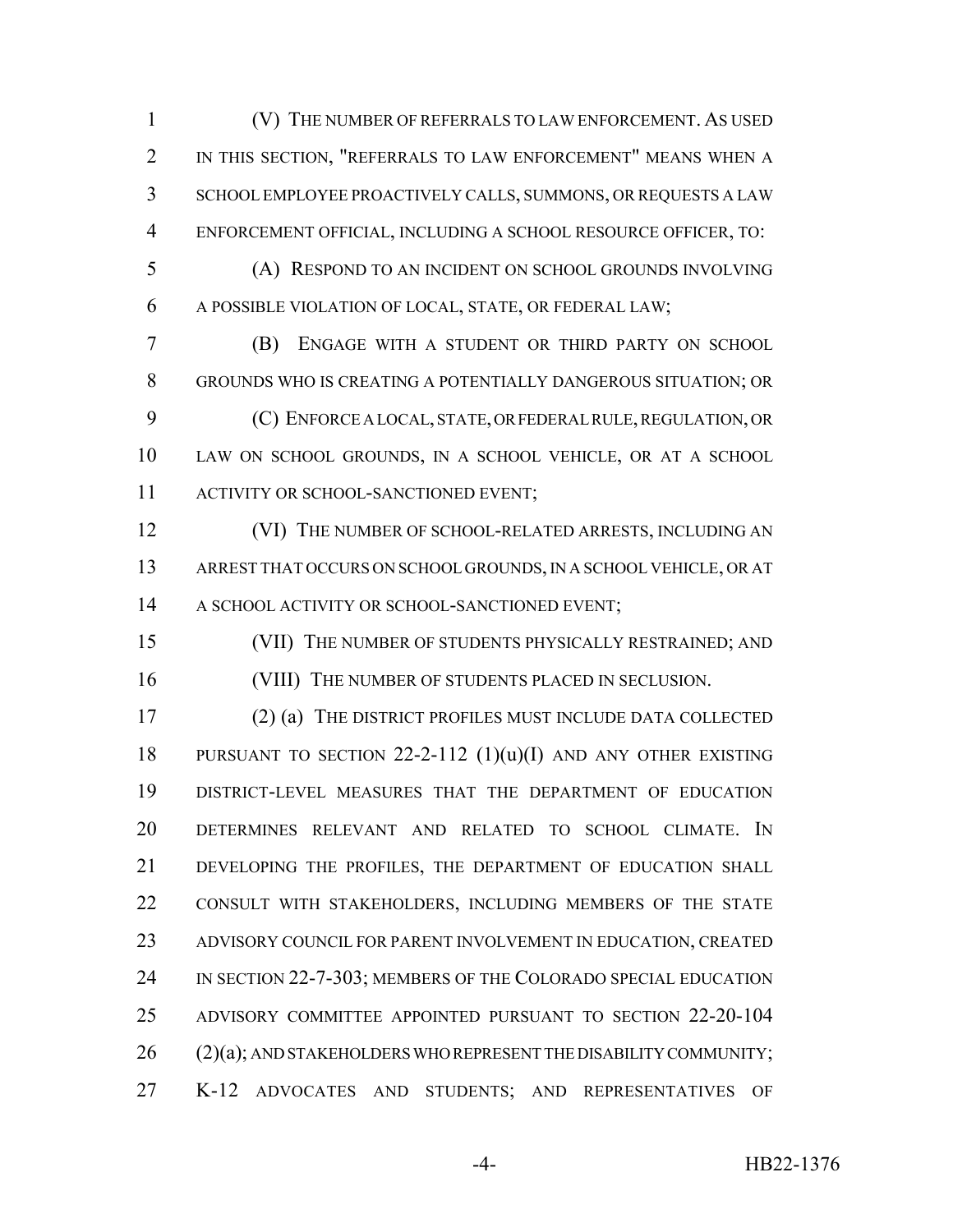ASSOCIATIONS REPRESENTING SCHOOL EXECUTIVES, SCHOOL BOARDS, CHARTER SCHOOLS, AND TEACHERS.

 (b) THE DEPARTMENT OF EDUCATION MAY CONSULT WITH STATE AND NATIONAL ORGANIZATIONS OR OTHER STATES WITH EXPERTISE IN MEASURING AND IMPROVING STUDENTS' EXPERIENCE AT SCHOOL. BY DECEMBER 31, 2023, THE DEPARTMENT OF EDUCATION MAY MAKE RECOMMENDATIONS TO THE STATE BOARD OF EDUCATION AND THE GENERAL ASSEMBLY FOR ADDITIONAL INDICATORS TO CONSIDER, INCLUDING, BUT NOT LIMITED TO, MEASURES OF STUDENT ENGAGEMENT, STUDENTS' EMOTIONAL AND PHYSICAL SAFETY AND SENSE OF BELONGING, AND TEACHERS' PERSPECTIVES OF LEARNING CONDITIONS. RECOMMENDATIONS MAY ALSO LEVERAGE INFORMATION LEARNED FROM PILOT AND GRANT PROGRAMS RELATED TO IMPROVING STUDENTS' EXPERIENCES IN SCHOOL.

 (3) BEGINNING IN THE 2023-24 SCHOOL YEAR, THE DEPARTMENT OF EDUCATION SHALL ANNUALLY COLLECT INFORMATION CONCERNING 17 SCHOOL CLIMATE SURVEYS ADMINISTERED TO STUDENTS OR FAMILIES, OR 18 SCHOOL CLIMATE TOOLS UTILIZED BY SCHOOLS AND SCHOOL DISTRICTS, INCLUDING WHICH SURVEY OR TOOL IS USED, IF ANY, AND HOW THE RESULTS OF SUCH SURVEYS ARE MADE PUBLICLY ACCESSIBLE, IF AT ALL. THE DEPARTMENT OF EDUCATION SHALL INCLUDE THIS INFORMATION IN 22 THE DISTRICT PROFILE REPORTS.

 **SECTION 2.** In Colorado Revised Statutes, 22-2-112, **amend** 24  $(1)(u)(I)$  as follows:

 **22-2-112. Commissioner - duties - report - legislative declaration - repeal.** (1) Subject to the supervision of the state board, the commissioner has the following duties: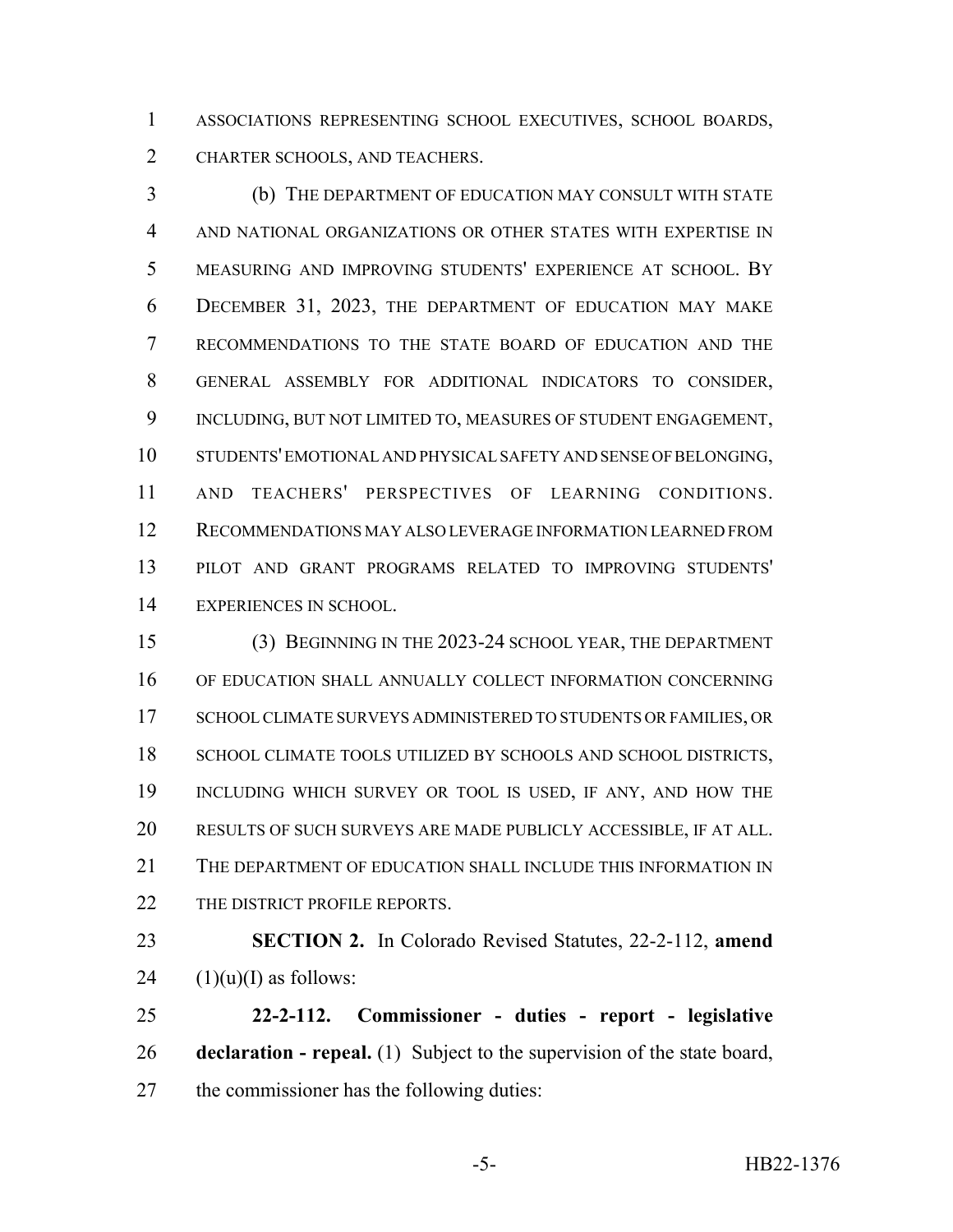(u) (I) To prepare an annual report on the number of pupils enrolled in public schools in the state based on the pupil enrollments reported to the state board pursuant to section 22-54-112 (2)(a) for the applicable school year, and the number of SCHOOL COUNSELORS, SCHOOL SOCIAL WORKERS, SCHOOL NURSES, AND school psychologists in the state, 6 who are licensed by the department pursuant to part 2 of article  $60.5$  of this title 22, and employed by a school district, board of cooperative 8 services, or charter school, OR ENTITY THAT CONTRACTS WITH ANY OF THE ABOVE who are reported as full-time equivalent OR PART-TIME employees. The report must state the number of pupils and licensed and employed school psychologists, SCHOOL COUNSELORS, SCHOOL SOCIAL WORKERS, AND SCHOOL NURSES in total for the state and disaggregated by school district, board of cooperative services, and the state charter school institute.

 **SECTION 3.** In Colorado Revised Statutes, 22-2-503, **amend** (1) introductory portion, (1)(b), (1)(c), (2)(e), and (2)(f); and **add** (1)(d) and 17  $(2)(g)$  as follows:

 **22-2-503. Teaching and learning conditions survey.** (1) Subject to available appropriations, the department shall administer a biennial teaching and learning conditions survey, referred to in this section as the "survey", to all preschool teachers, elementary teachers, secondary teachers, and education support professionals in public schools of the 23 state. The survey shall MUST be designed to assess, at a minimum:

 (b) The correlation, if any, between teaching and learning 25 conditions and teacher retention; and

 (c) The relationship, if any, between teaching and learning conditions and school administration; AND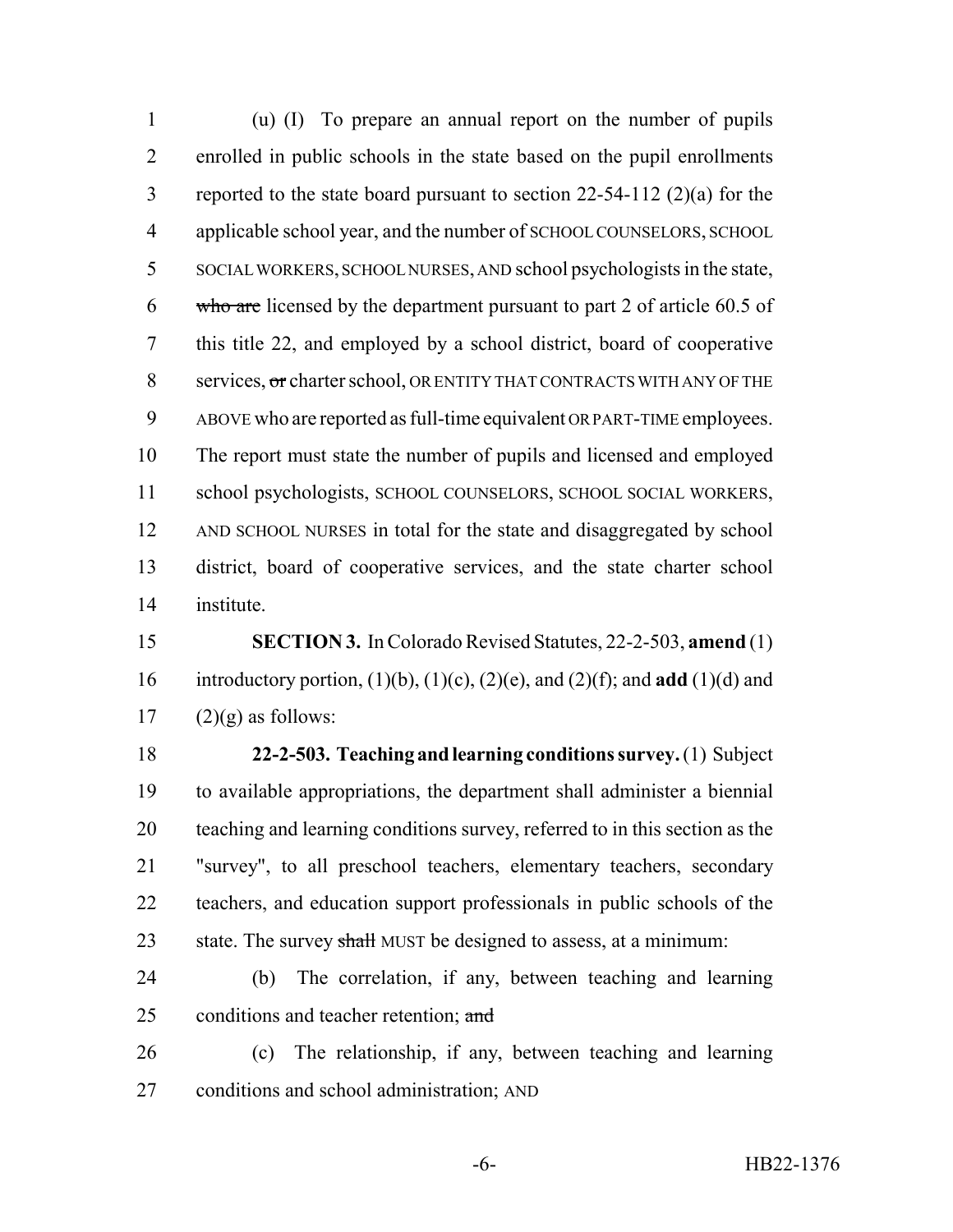(d) THE RELATIONSHIP, IF ANY, BETWEEN TEACHING AND LEARNING CONDITIONS AND MEASURES OF SCHOOL CLIMATE, AS EXPERIENCED BY STUDENTS AND TEACHERS.

 (2) The survey results may be used by schools, school districts, the department, state policymakers, and researchers as a resource for:

 (e) State education reform initiatives concerning achievement 7 gaps, teacher gaps, dropout rates, and graduation rates; and

 (f) Other analyses to inform school improvement efforts; AND (g) IMPROVING WAYS TO MEASURE AND IMPROVE SCHOOL CLIMATE AND TEACHING AND LEARNING ENVIRONMENTS.

 **SECTION 4.** In Colorado Revised Statutes, 22-30.5-528, **amend** (2), (3)(a), and (3)(b) introductory portion; and **add** (3)(d), (3)(e), and (5) as follows:

 **22-30.5-528. Institute charter schools - use of restraints on students - certain restraints prohibited - reports and review process - complaints and investigations - rules - definitions.** (2) Pursuant to 17 section 26-20-111, the use of a chemical, mechanical, or prone restraint 18 upon a student in an institute charter school is prohibited THE "PROTECTION OF INDIVIDUALS FROM RESTRAINT AND SECLUSION ACT", SECTIONS 26-20-101 TO 26-20-111, SETS FORTH THE KEY DEFINITIONS AND PROHIBITIONS ON THE USE OF RESTRAINTS, INCLUDING THE USE OF 22 RESTRAINTS ON STUDENTS, DESCRIBED IN SECTION 26-20-111.

 (3) (a) On and after August 9, 2017, each school district INSTITUTE CHARTER SCHOOL shall require any school employee or volunteer who uses any type of restraint on a student of the INSTITUTE CHARTER school district to submit a written report of the incident to the 27 INSTITUTE CHARTER SCHOOL'S administration of the school not later than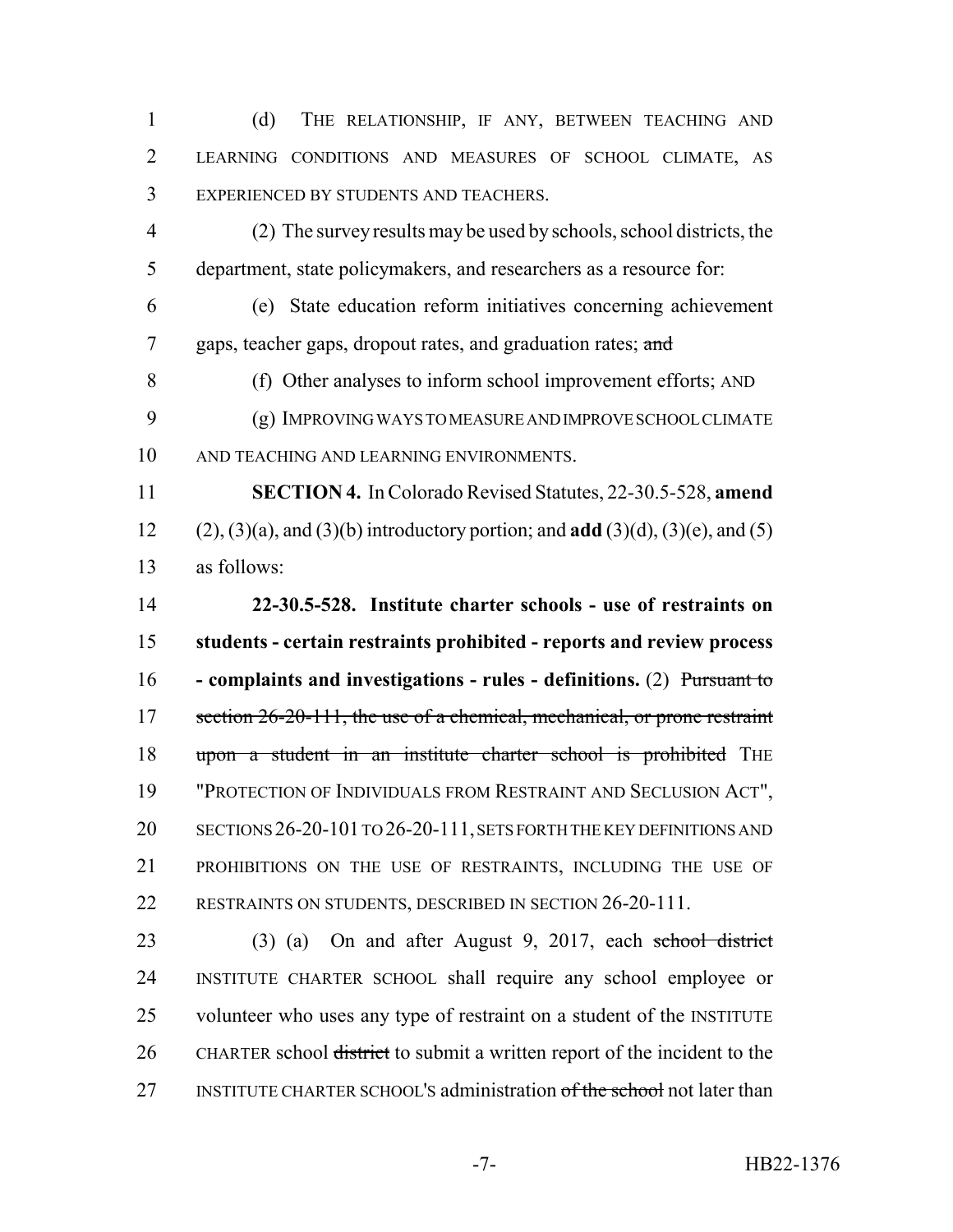one school day after the incident occurred.

 (b) On and after August 9, 2017, each INSTITUTE CHARTER school district shall establish a review process, conduct the review process at least annually, and document the results of each review process in writing. Each annual review process must include a review of each incident in which restraint was used on a student during the preceding year. The purpose of each annual review process is to ensure that the 8 INSTITUTE CHARTER school district is properly administering restraint, identifying additional training needs, minimizing and preventing the use of restraint by increasing the use of positive behavior interventions, and reducing the incidence of injury to students and staff. Each annual review process must include but is not limited to:

 (d) THE DEPARTMENT OF EDUCATION HAS ENFORCEMENT AUTHORITY TO APPLY TO INVESTIGATIONS AND DECISIONS CONCERNING 15 THE USE OF RESTRAINTS ON STUDENTS.

 (e) NO LATER THAN JUNE 30, 2023, AND EVERY JUNE 30 THEREAFTER, EACH INSTITUTE CHARTER SCHOOL SHALL SUBMIT THE DATA FROM THE ANNUAL REVIEW CONDUCTED PURSUANT TO SUBSECTION (3)(b) OF THIS SECTION TO THE DEPARTMENT OF EDUCATION PURSUANT TO SECTION 22-1-134.

21 (5) THE DEPARTMENT OF EDUCATION SHALL CREATE AND IMPLEMENT RIGOROUS STANDARDS FOR TRAINING SCHOOL STAFF AND ADMINISTRATORS ON THE "PROTECTION OF INDIVIDUALS FROM RESTRAINT AND SECLUSION ACT", SECTIONS 26-20-101 TO 26-20-111.

 **SECTION 5.** In Colorado Revised Statutes, 22-32-109.1, **amend** 26 (2) introductory portion, (2)(b) introductory portion, (2)(b)(IV)(E), and 27 (2)(b)(IV)(K); and **add** (1)(g.3), (2)(b.5), and (12) as follows: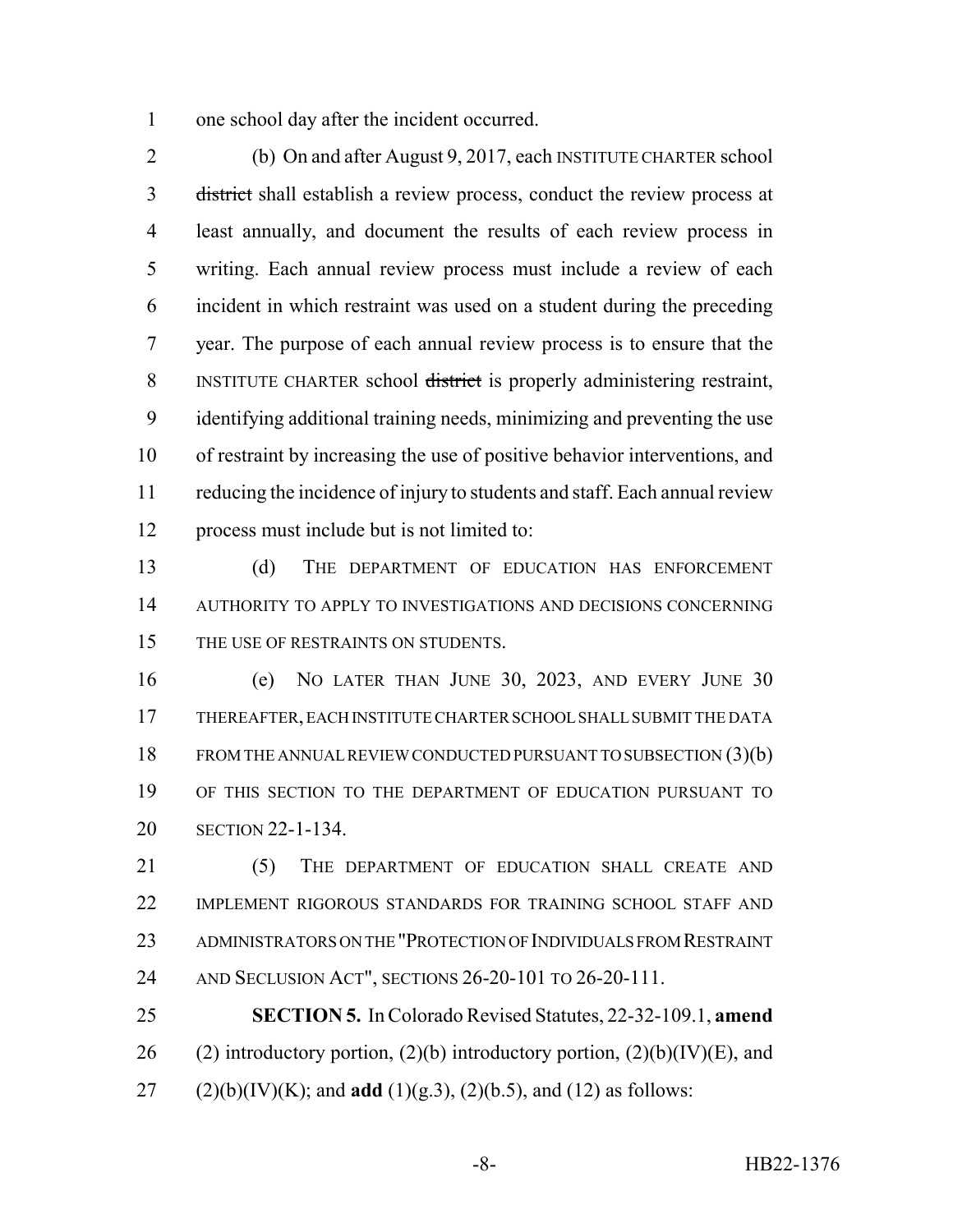**22-32-109.1. Board of education - specific powers and duties - safe school plan - conduct and discipline code - safe school reporting requirements - school response framework - school resource officers - definitions.** (1) **Definitions.** As used in this section, unless the context otherwise requires:

 (g.3) "SCHOOL" MEANS A PUBLIC SCHOOL OF A SCHOOL DISTRICT, A CHARTER SCHOOL, OR AN INSTITUTE CHARTER SCHOOL.

 (2) **Safe school plan.** In order To provide a learning environment that is safe, conducive to the learning process, and free from unnecessary disruption, each school district board of education or institute charter school board for a charter school authorized by the charter school institute shall, following consultation with the school district accountability committee and school accountability committees, parents, teachers, 14 administrators, students, student councils where available, and, where appropriate, the community at large, adopt and implement a safe school 16 plan, or review and revise, as necessary in response to any relevant data collected by the school district, any existing plans or policies already in effect. In addition to the aforementioned parties, each school district board of education, in adopting and implementing its safe school plan, may consult with victims' advocacy organizations, school psychologists, local law enforcement, and community partners. The plan, at a minimum, must include the following:

 (b) **Safe school reporting requirements.** A policy whereby the principal of each public school in a school district is required to submit annually in a manner and by a date specified by rule of the state board, AND IN ACCORDANCE WITH STANDARDIZED METHODS IDENTIFIED AND ADOPTED THROUGH THE STAKEHOLDER PROCESS SET FORTH IN SECTION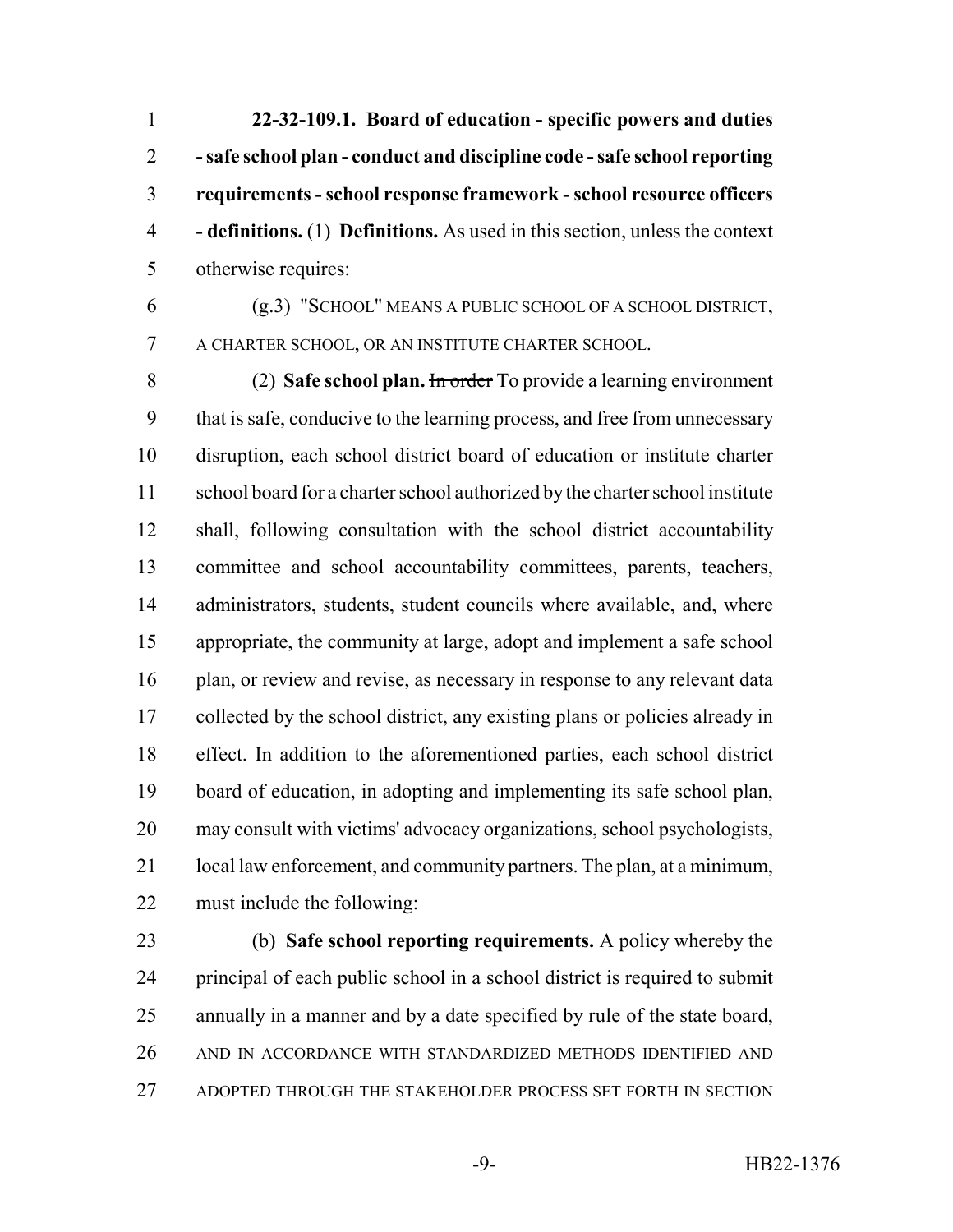22-1-134, a written report to the board of education of the school district concerning the learning environment in the school during that school year. The board of education of the school district shall annually compile the reports from every school in the district and submit the compiled report to the department of education in a format specified by rule of the state board. The compiled report must be easily accessible by the general public through a link on the department of education's website home page. The report must include, but need not be limited to, the following specific information for the preceding school year, INCLUDING ANY DISCIPLINARY INCIDENT SPECIFIED IN SUBSECTION (2)(b)(IV)(E) OR (2)(b)(IV)(K) OF THIS SECTION THAT REQUIRES ADDITIONAL REPORTING 12 ON THE INCIDENT AT THE TIME OF ITS OCCURRENCE:

 (IV) The number of conduct and discipline code violations. Each violation must be reported only in the most serious category that is applicable to that violation, including but not limited to specific information identifying the number of, and the action taken with respect to, each of the following types of violations:

 (E) Being willfully disobedient or openly and persistently defiant or repeatedly interfering with the school's ability to provide educational opportunities to, and a safe environment for, other students. IN ADDITION 21 TO PROVIDING INFORMATION ON SUCH DISCIPLINARY INCIDENTS IN THE 22 COMPILED REPORT REQUIRED BY THIS SUBSECTION (2)(b), THE REPORT FILING MUST INCLUDE SCHOOL AND DISTRICT CODE; LOCATION OF INCIDENTS; DESCRIPTION OF THE BEHAVIORS THAT CONSTITUTED THE VIOLATIONS; INTERVENTIONS OR DE-ESCALATION STRATEGIES ATTEMPTED LEADING UP TO THE INCIDENT; AND DESCRIPTIVE INFORMATION OF THE 27 STUDENT OR STUDENTS INVOLVED IN THE INCIDENTS, INCLUDING, BUT NOT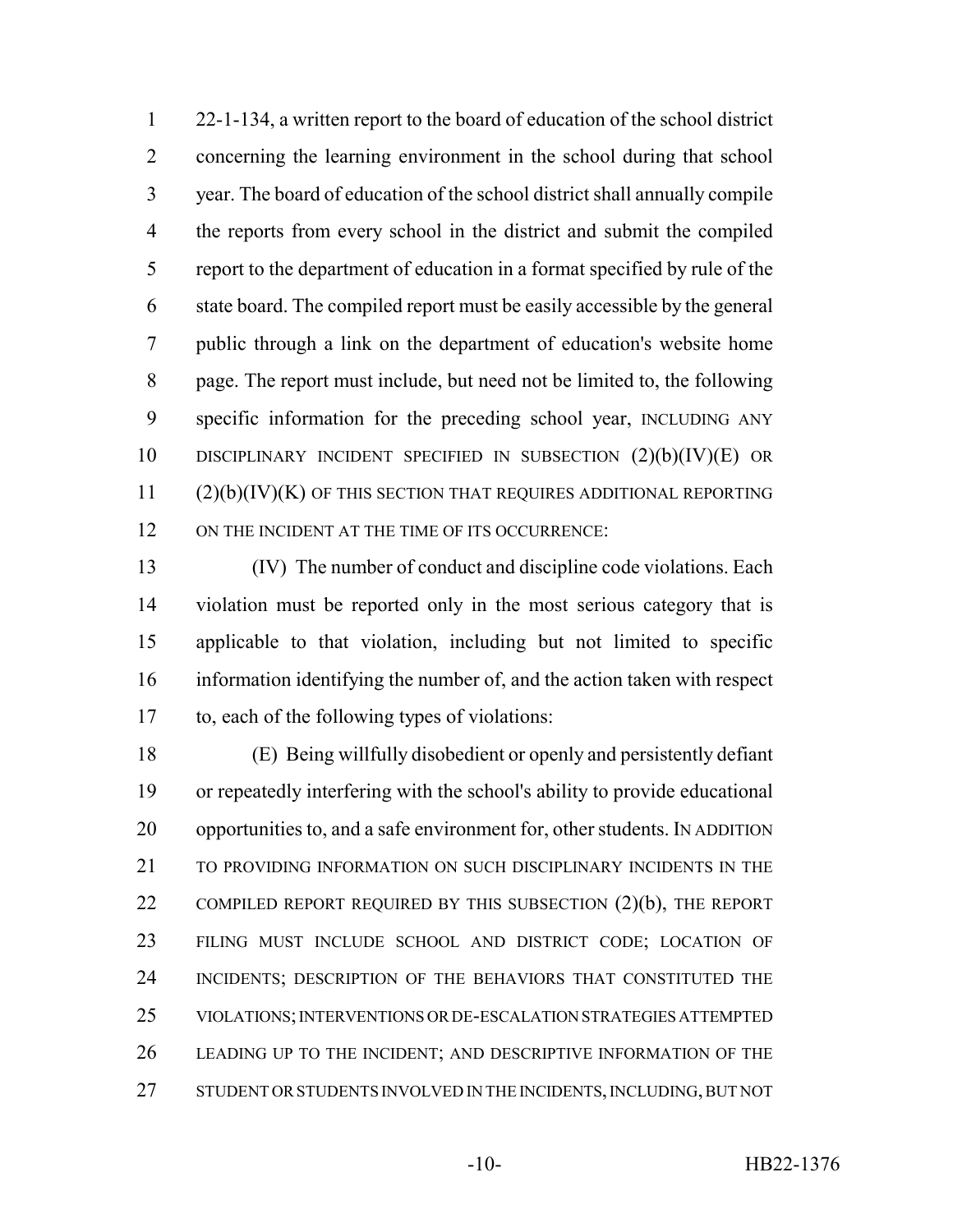LIMITED TO, GENDER, GRADE LEVEL, ETHNICITY, RACE, AND WHETHER THE STUDENT HAS FEDERAL SECTION 504 ACCOMMODATIONS OR AN INDIVIDUALIZED EDUCATION PLAN.

 (K) Other violations of the code of conduct and discipline that resulted in documentation of the conduct in a student's record. IN ADDITION TO PROVIDING INFORMATION ON SUCH DISCIPLINARY INCIDENTS IN THE COMPILED REPORT REQUIRED BY THIS SUBSECTION (2)(b), THE REPORT FILING MUST INCLUDE SCHOOL AND DISTRICT CODE; LOCATION OF THE INCIDENTS; DESCRIPTION OF THE BEHAVIORS THAT CONSTITUTED THE VIOLATIONS; INTERVENTIONS OR DE-ESCALATION STRATEGIES ATTEMPTED LEADING UP TO THE INCIDENTS; AND DESCRIPTIVE INFORMATION OF THE 12 STUDENT OR STUDENTS INVOLVED IN THE INCIDENTS, INCLUDING, BUT NOT LIMITED TO, GENDER, GRADE LEVEL, ETHNICITY, RACE, AND WHETHER THE STUDENT HAS FEDERAL SECTION 504 ACCOMMODATIONS OR AN INDIVIDUALIZED EDUCATION PLAN.

 (b.5) IN ADDITION TO THE ITEMS SPECIFIED IN SUBSECTION (2)(b) OF THIS SECTION, EACH SCHOOL DISTRICT BOARD OF EDUCATION OR INSTITUTE CHARTER SCHOOL BOARD FOR A CHARTER SCHOOL AUTHORIZED BY THE CHARTER SCHOOL INSTITUTE SHALL ANNUALLY REVIEW AND SUBMIT DATA TO THE DEPARTMENT OF EDUCATION CONCERNING THE NUMBER AND TYPES OF DISCIPLINARY INCIDENTS AND THE DISCIPLINARY 22 ACTIONS TAKEN IN RESPONSE TO SUCH INCIDENTS. THE DEPARTMENT OF EDUCATION SHALL COLLECT THE DATA DESCRIBED IN SUBSECTION (2)(b)(IV) OF THIS SECTION AT THE INDIVIDUAL STUDENT LEVEL AND REPORT DISAGGREGATED STUDENT DATA ON THE TYPE OF DISCIPLINARY INCIDENTS AND ACTION TAKEN. SUCH STUDENT DATA MUST BE DISAGGREGATED BY GENDER, GRADE LEVEL, RACE, ETHNICITY,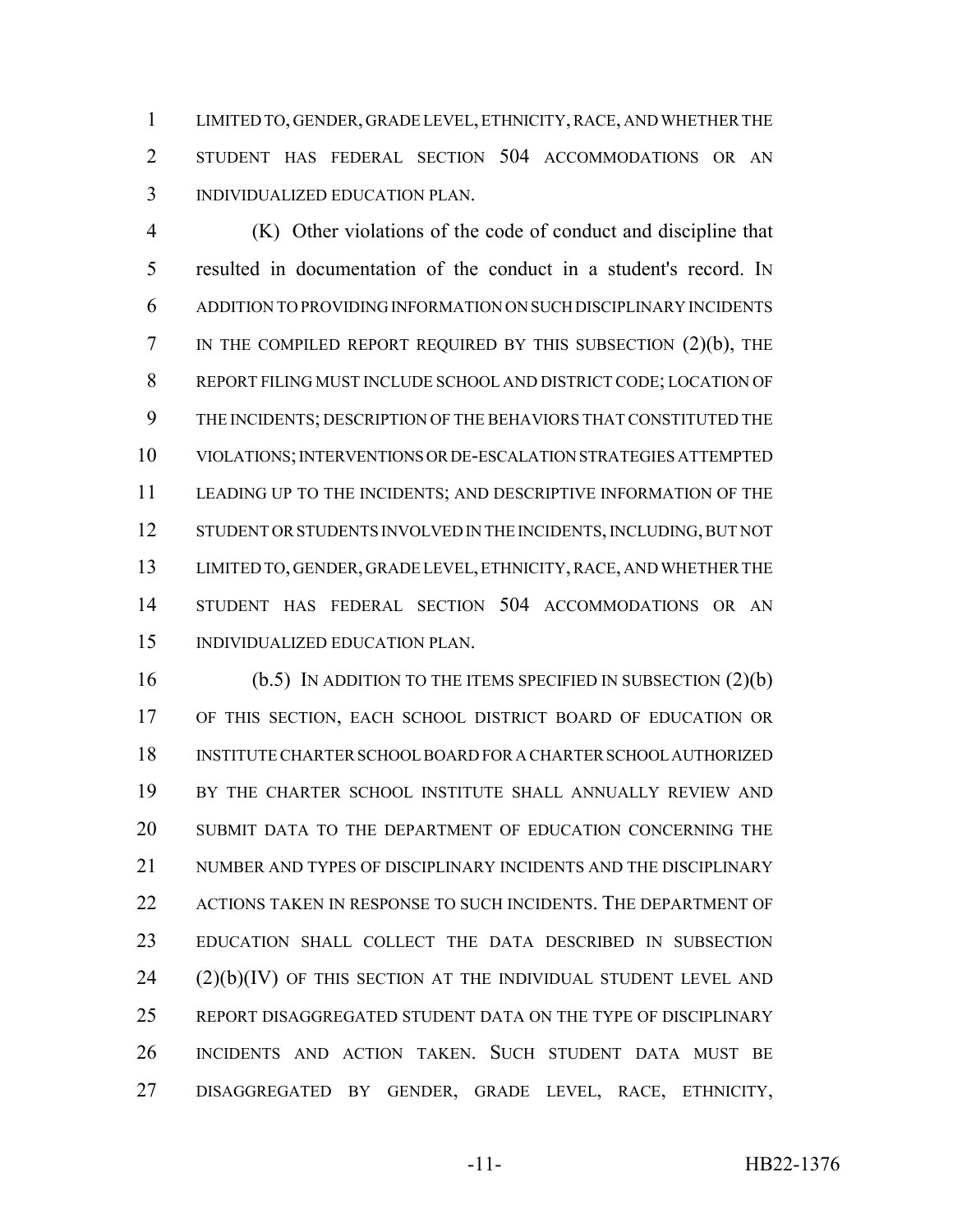DISABILITY, WHETHER THE STUDENT HAS FEDERAL SECTION 504 ACCOMMODATIONS OR AN INDIVIDUALIZED EDUCATION PLAN, ENGLISH LANGUAGE LEARNER STATUS, FREE AND REDUCED-PRICE LUNCH STATUS, AND HOMELESS STATUS, TO THE MAXIMUM EXTENT POSSIBLE IN COMPLIANCE WITH THE FEDERAL "FAMILY EDUCATIONAL RIGHTS AND PRIVACY ACT OF 1974", 20 U.S.C. SEC. 1232g AND THE "STUDENT DATA TRANSPARENCY AND SECURITY ACT", CREATED IN ARTICLE 16 OF THIS TITLE 22. THE DEPARTMENT OF EDUCATION SHALL NOT REPORT INDIVIDUAL STUDENT DATA IN MEETING THE REQUIREMENTS OF THIS 10 SUBSECTION (2).

 (12) **Training and resources.** THE P.O.S.T. BOARD, WITH RESPECT TO THE HIRING, TRAINING, AND EVALUATION OF SCHOOL RESOURCE OFFICERS AND PROFESSIONALIZING A SCHOOL-POLICE PARTNERSHIP, SHALL CREATE A MODEL POLICY FOR SELECTING SCHOOL RESOURCE OFFICERS PURSUANT TO THE GENERAL DUTIES AND RESPONSIBILITIES GRANTED TO THE P.O.S.T. BOARD PURSUANT TO SECTION 24-31-303. THE P.O.S.T. BOARD SHALL CONSULT WITH SCHOOL BOARD MEMBERS, SCHOOL RESOURCE OFFICERS, AND OTHER RELEVANT STAKEHOLDERS, INCLUDING STUDENT GROUPS, IN THE DEVELOPMENT OF THE MODEL POLICY. THE DEPARTMENT OF EDUCATION SHALL POST THE MODEL POLICY ON ITS WEBSITE AND DISTRIBUTE THE POLICY TO SCHOOL DISTRICTS, CHARTER SCHOOLS, AND INSTITUTE CHARTER SCHOOLS FOR CONSIDERATION AND POSSIBLE ADOPTION. THE MODEL POLICY MAY BE USED BY SCHOOL DISTRICTS, CHARTER SCHOOLS, INSTITUTE CHARTER SCHOOLS, AND POLICE DEPARTMENTS.ONCE SELECTED, SCHOOL RESOURCE OFFICERS MUST BE FULLY TRAINED IN STANDARD BEST PRACTICES, AS SET FORTH BY A NATIONAL ASSOCIATION OF SCHOOL RESOURCE OFFICERS.THE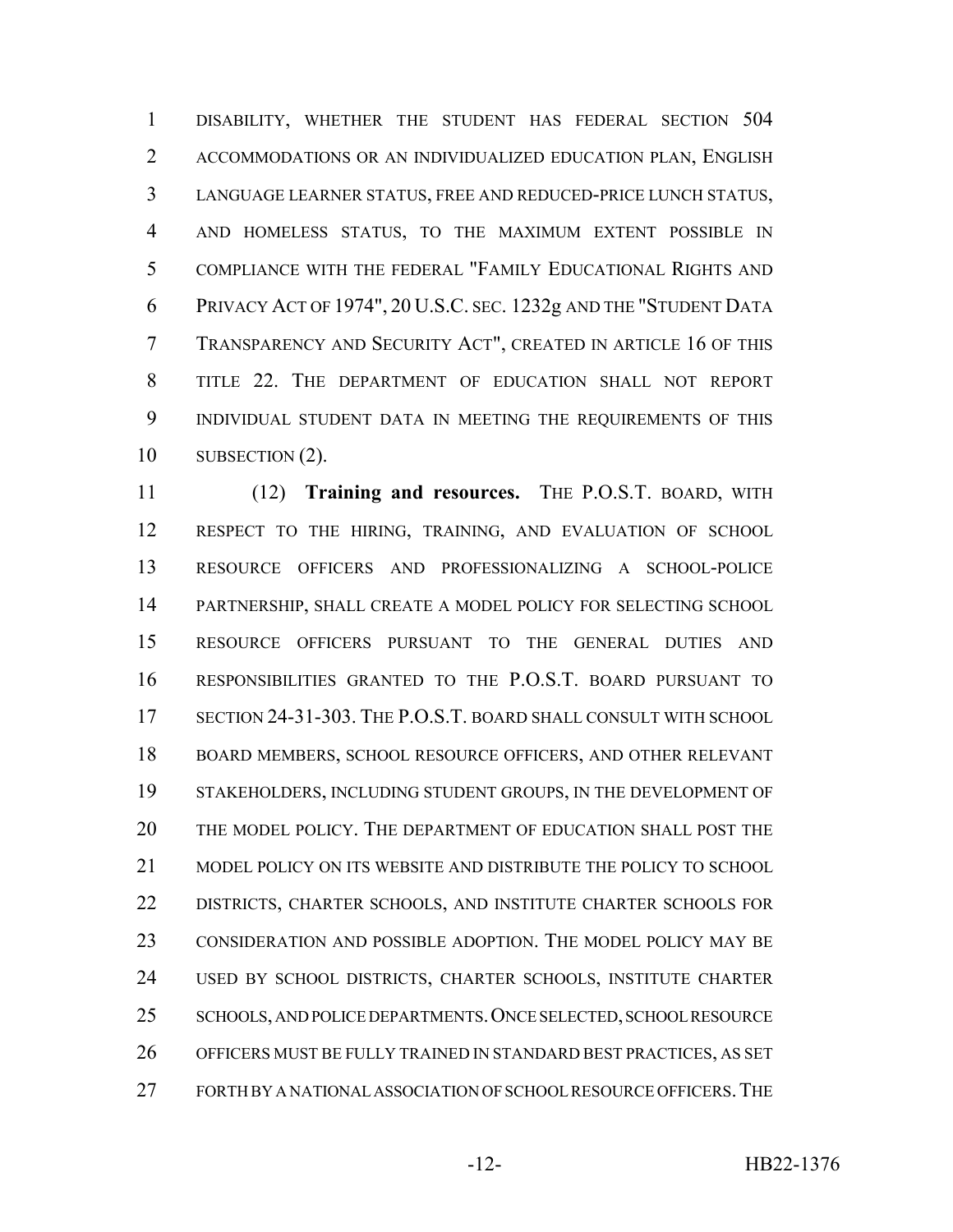MODEL POLICY MUST, AT A MINIMUM, REQUIRE:

 (a) A CANDIDATE TO DEMONSTRATE, WHENEVER POSSIBLE, A RECORD OF EXPERIENCE DEVELOPING POSITIVE RELATIONSHIPS WITH YOUTH, WHICH MAY INCLUDE PARTICIPATION IN YOUTH OR COMMUNITY POLICING PROGRAMS;

 (b) A CANDIDATE TO VOLUNTARILY APPLY TO SERVE AS A SCHOOL RESOURCE OFFICER;

8 (c) THE EMPLOYING LAW ENFORCEMENT AGENCY AND SCHOOL DISTRICT TO JOINTLY CREATE AN EVALUATION PROCESS TO EVALUATE 10 SCHOOL RESOURCE OFFICERS: AND

 (d) THAT A SCHOOL BOARD OF EDUCATION OR SUPERINTENDENT MAY TERMINATE A CONTRACT WITH A SCHOOL RESOURCE OFFICER BASED 13 ON THE FINDINGS OF AN EVALUATION.

 **SECTION 6.** In Colorado Revised Statutes, 22-32-147, **add** 15 (3)(d), (5), and (6) as follows:

 **22-32-147. Use of restraints on students - certain restraints prohibited - reports and review process - rules - definitions.** (3) (d) NO LATER THAN JUNE 30, 2023, AND EVERY JUNE 30 THEREAFTER, EACH SCHOOL DISTRICT SHALL SUBMIT THE DATA FROM THE ANNUAL 20 REVIEW CONDUCTED PURSUANT TO SUBSECTION (3)(b) OF THIS SECTION TO THE DEPARTMENT OF EDUCATION PURSUANT TO SECTION 22-1-134.

22 (5) THE DEPARTMENT OF EDUCATION SHALL MAKE TRAINING AVAILABLE ON THE "PROTECTION OF INDIVIDUALS FROM RESTRAINT AND SECLUSION ACT", SECTIONS 26-20-101 TO 26-20-111, AND ON THE DEPARTMENT OF EDUCATION'S CORRESPONDING RULES FOR ADMINISTRATION OF SUCH ACT TO INDIVIDUALS CERTIFIED IN THE USE OF RESTRAINT.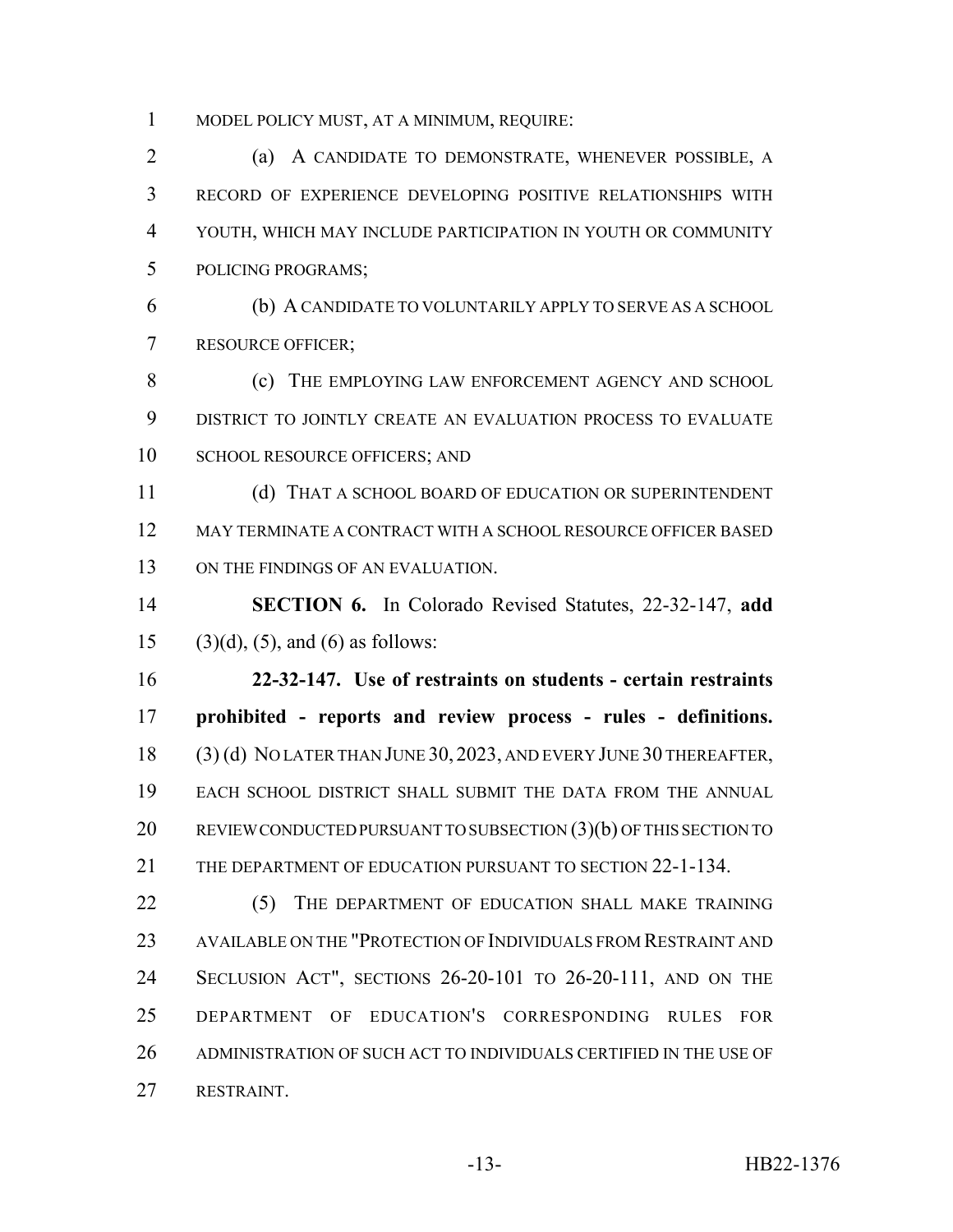(6) THE DEPARTMENT OF EDUCATION HAS ENFORCEMENT AUTHORITY TO APPLY TO INVESTIGATIONS AND DECISIONS CONCERNING THE USE OF RESTRAINTS ON STUDENTS.

 **SECTION 7.** In Colorado Revised Statutes, 22-33-205, **amend** (4) introductory portion; and **add** (3.5) as follows:

 **22-33-205. Services for expelled and at-risk students - grants - criteria - rules - funding.** (3.5) (a) FOR THE STATE FISCAL YEAR 2022-23, THE GENERAL ASSEMBLY SHALL APPROPRIATE AN ADDITIONAL TWO MILLION DOLLARS TO THE GRANT PROGRAM. UP TO TWO MILLION DOLLARS OF ANY INCREASE IN APPROPRIATION FOR THE PROGRAM FOR THE 2022-23 STATE FISCAL YEAR MAY BE GRANTED TO APPLICANTS THAT PROVIDE SERVICES AND SUPPORT TO DEVELOP EFFECTIVE ATTENDANCE AND DISCIPLINE SYSTEMS; ADDRESS EDUCATIONAL INEQUITIES AND DISPROPORTIONATE DISCIPLINE PRACTICES; AND OFFER STAFF TRAINING AND TECHNICAL ASSISTANCE TO ENSURE THE CULTURALLY RESPONSIVE IMPLEMENTATION OF SERVICES, SUPPORTS, AND PROGRAMMING. THE SERVICES AND SUPPORTS MUST INCLUDE, BUT NEED NOT BE LIMITED TO, EQUITY, DIVERSITY, AND INCLUSION TRAINING FOR STAFF; POSITIVE BEHAVIOR INTERVENTION MODELS; AND RESTORATIVE JUSTICE PRACTICES 20 AS DESCRIBED IN SECTION 22-32-144.

 (b) THE DEPARTMENT OF EDUCATION IS AUTHORIZED TO RETAIN UP 22 TO FIVE PERCENT OF ANY MONEY APPROPRIATED FOR THE PROGRAM FOR THE PURPOSE OF ANNUALLY ADMINISTERING, MAINTAINING, AND EVALUATING THE PROGRAM. THE DEPARTMENT OF EDUCATION IS AUTHORIZED AND ENCOURAGED TO USE UP TO TWO PERCENT OF THE FIVE PERCENT RETAINED PURSUANT TO THIS SUBSECTION (3.5)(b) FOR THE PURPOSE OF PARTNERING WITH ORGANIZATIONS OR AGENCIES THAT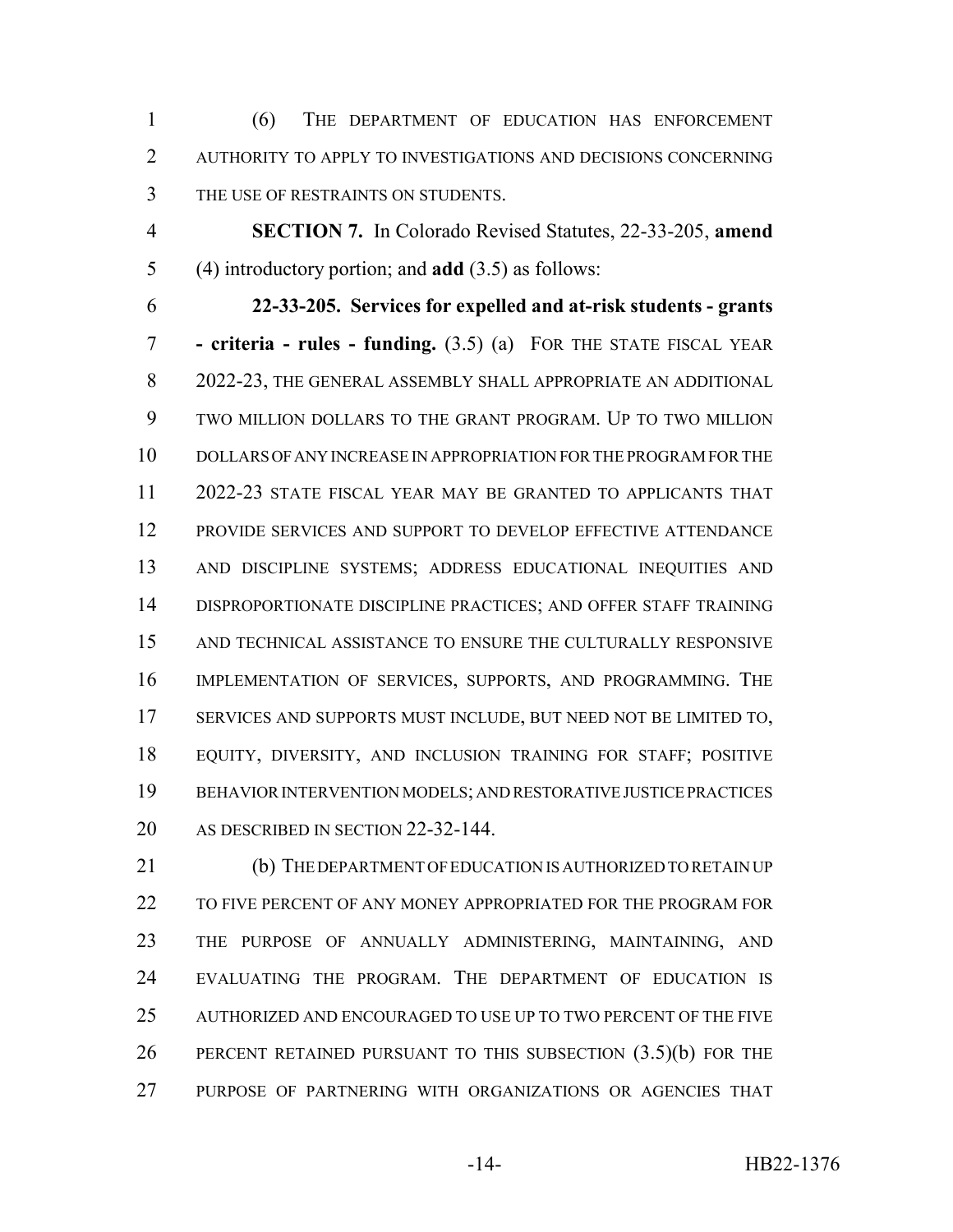PROVIDE SERVICES AND SUPPORTS THAT ARE DESIGNED TO REDUCE THE NUMBER OF TRUANCY CASES REQUIRING COURT INVOLVEMENT AND THAT ALSO REFLECT THE BEST INTERESTS OF STUDENTS AND FAMILIES.

 (4) The department of education is authorized to retain up to one percent of any money appropriated for the program for the purpose of annually evaluating the program. The department of education is authorized and encouraged to retain up to an additional two percent of any money appropriated for the program for the purpose of partnering 9 with organizations or agencies that provide services and supports that are 10 designed to reduce the number of truancy cases requiring court involvement and that also reflect the best interests of students and families. Notwithstanding section 24-1-136 (11)(a)(I), on or before January 1, 2006, and on or before January 1 each year thereafter, the department of education shall report to the education committees of the house of representatives and the senate, or any successor committees, the evaluation findings on the outcomes and the effectiveness of the program related to school attendance, attachment, and achievement. At a minimum, the report must include:

- **SECTION 8.** In Colorado Revised Statutes, 26-20-102, **amend** 20 (5), (6) introductory portion, and  $(6)(c)$  as follows:
- 

 **26-20-102. Definitions.** As used in this article 20, unless the context otherwise requires:

 (5) "Physical restraint" means the use of bodily, physical force to involuntarily limit an individual's freedom of movement FOR MORE THAN ONE MINUTE; except that "physical restraint" does not include the holding of a child by one adult for the purposes of calming or comforting the child.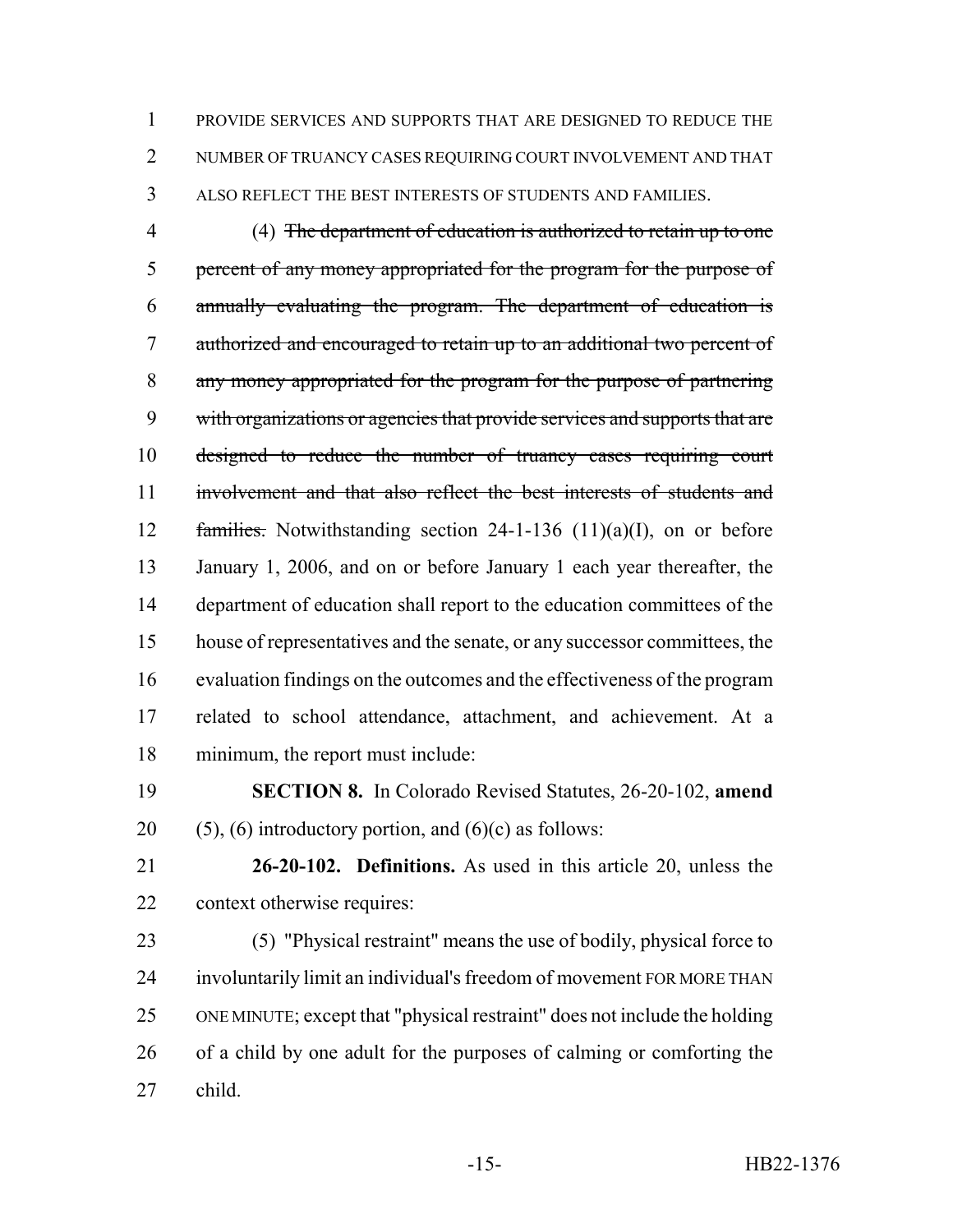(6) "Restraint" means any method or device used to involuntarily limit freedom of movement, including bodily physical force, mechanical devices, or chemicals. RESTRAINT MUST NOT BE USED AS A FORM OF DISCIPLINE OR TO GAIN COMPLIANCE FROM A STUDENT. IF PROPERTY DAMAGE MIGHT BE INVOLVED, RESTRAINT MAY ONLY BE USED WHEN THE DESTRUCTION OF PROPERTY COULD POSSIBLY RESULT IN BODILY HARM TO THE INDIVIDUAL OR ANOTHER PERSON. "Restraint" includes chemical restraint, mechanical restraint, and physical restraint. "Restraint" does not include:

10 (c) The holding of an individual for less than five minutes ONE MINUTE by a staff person for protection of the individual or other persons; 12 except that nothing in this subsection  $(6)(c)$  may be interpreted to permit the holding of a public school student in a prone position, except as described in section 26-20-111 (2), (3), or (4); or

 **SECTION 9.** In Colorado Revised Statutes, 26-20-111, **amend** (1); and **add** (5) and (6) as follows:

 **26-20-111. Use of restraints in public schools - certain restraints prohibited.** (1) Except as provided otherwise in this section, and notwithstanding any other provision of this article 20:

 (a) The use of a chemical, mechanical, or prone restraint upon a student of a school of a school district, charter school of a school district, or institute charter school is prohibited when the student is on the property of any agency or is participating in an off-campus, school-sponsored activity or event; AND

 (b) A SCHOOL RESOURCE OFFICER OR A LAW ENFORCEMENT OFFICER ACTING IN THE OFFICER'S OFFICIAL CAPACITY ON SCHOOL GROUNDS, IN A SCHOOL VEHICLE, OR AT A SCHOOL ACTIVITY OR